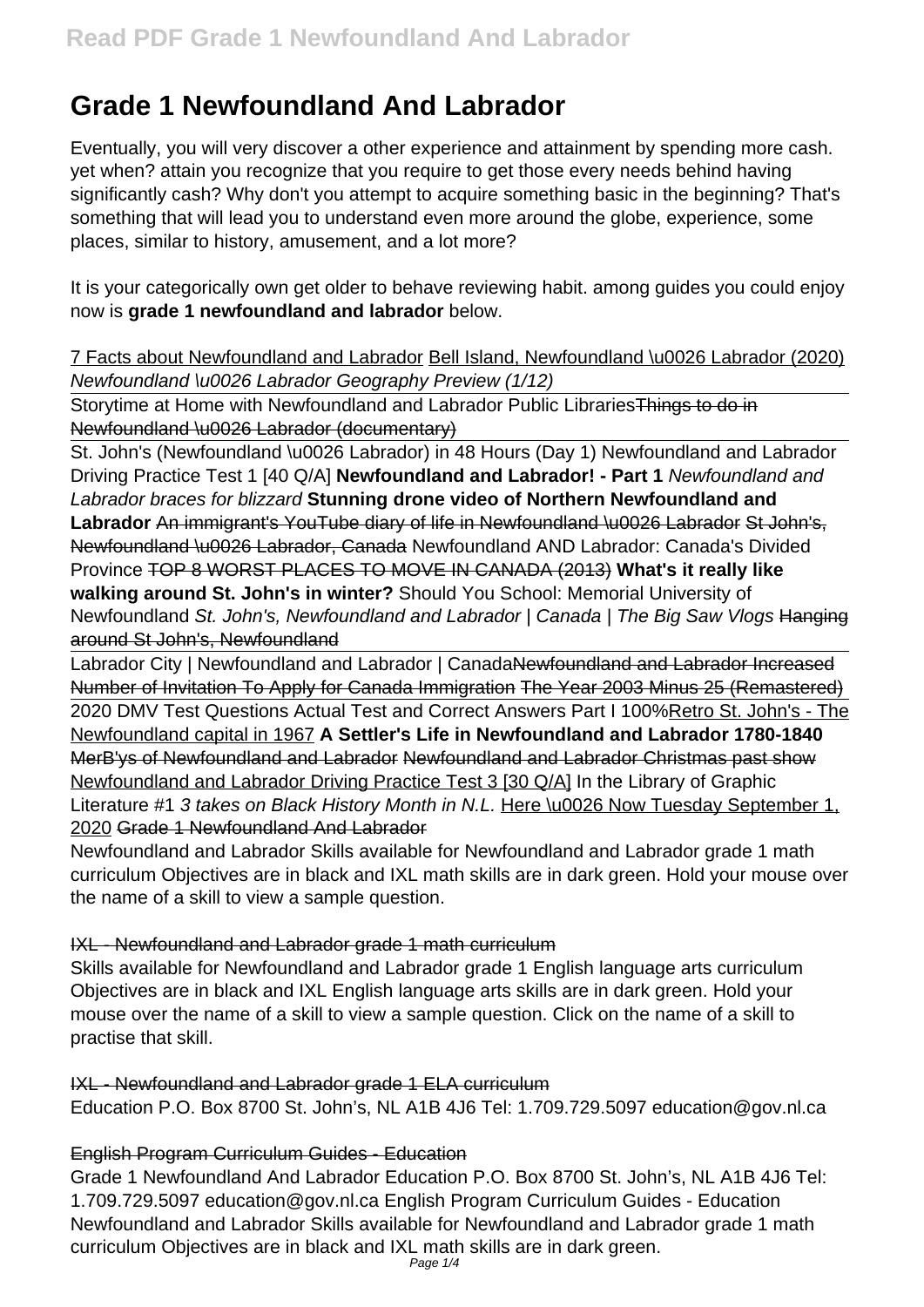#### Grade 1 Newfoundland And Labrador

Men-C -ACYW135 Grade 4 Hepatitis B Grade 6 (2 doses) HPV Grade 6 (2 doses) Tdap Grade 9 and all adults as a booster . Newfoundland and Labrador Immunization Manual December 2018 Routine Immunization Schedules ... Table 2.3-1: Newfoundland and Labrador Immunization Schedule for Adults ...

#### Section 2 Routine Immunization Schedules

The Newfoundland and Labrador schedule provides DTaP-IPV-Hib for children at age 2, 4, 6, and 18 months. If the child's immunization schedule has been interrupted, see Section 2 of this manual or the CIG.This vaccine is effective when given starting at 8 weeks of age.

# Newfoundland and Labrador Immunization Manual Routine ...

The place of Long Grade is located in Newfoundland and Labrador (Canada) There are 59 places (city, towns, hamlets …) within a radius of 100 kilometers / 62 miles from the center of Long Grade (NL), the nearest place in the area is Dennis Hill, Newfoundland and Labrador. Below is the table with the 20 places near Long Grade (NL).

# Where is Long Grade , Newfoundland and Labrador Canada

Route 1 is a highway in the Canada province of Newfoundland and Labrador, and is the easternmost stretch of the Trans-Canada Highway.Route 1 is the primary east-west road on the island of Newfoundland.. The eastern terminus of Route 1 is St. John's.From there, the highway crosses the island 903 kilometres (561 mi) to Channel-Port aux Basques, its western terminus.

# Newfoundland and Labrador Route 1 - Wikipedia

Port de Grave is a peninsula on Conception Bay (CB) in Newfoundland and Labrador, Canada.The peninsula contains the communities of Bareneed, Black Duck Pond, Otterbury, Ship Cove, Blow Me Down, Hibb's Cove, Pick Eyes, and Hussey's Cove with a population of approximately 975 (2006).This community is located in the provincial electoral district of Port de Grave.

#### Port de Grave, Newfoundland and Labrador - Wikipedia

September 1, 2020 Minister Osborne Announces Advances to Support a Healthy and Safe Return to School August 26, 2020 Additional Teaching and Staffing Resources Provided to Support the Reopening of Schools August 26, 2020 Media Advisory: Premier Furey, Minister Osborne, and Dr. Fitzgerald Available to Media

# Education - Education - Government of Newfoundland and ...

Welcome to grade 10 Mathematics 1201. This course teaches and covers all of the outcomes as set out by the province of Newfoundland and Labrador for Gr. 10 Mathematics 1201. The full curriculum document can be found here. This course is separated into 8 units. For each unit, you will start by opening and printing off a copy of the unit notes.

#### Grade 10 - Mathematics 1201 (Newfoundland and Labrador ...

Social Studies: Grade 8—Newfoundland and Labrador History UNIT 1: INTRODUCTION: HISTORY AS A LENS TO THE PAST SCO 1.1 The student will be expected to demonstrate an understanding and appreciation of history: • Identify historical sources (e.g., art, documents, photos, stories, artifacts, and musi c) in their own community. (K)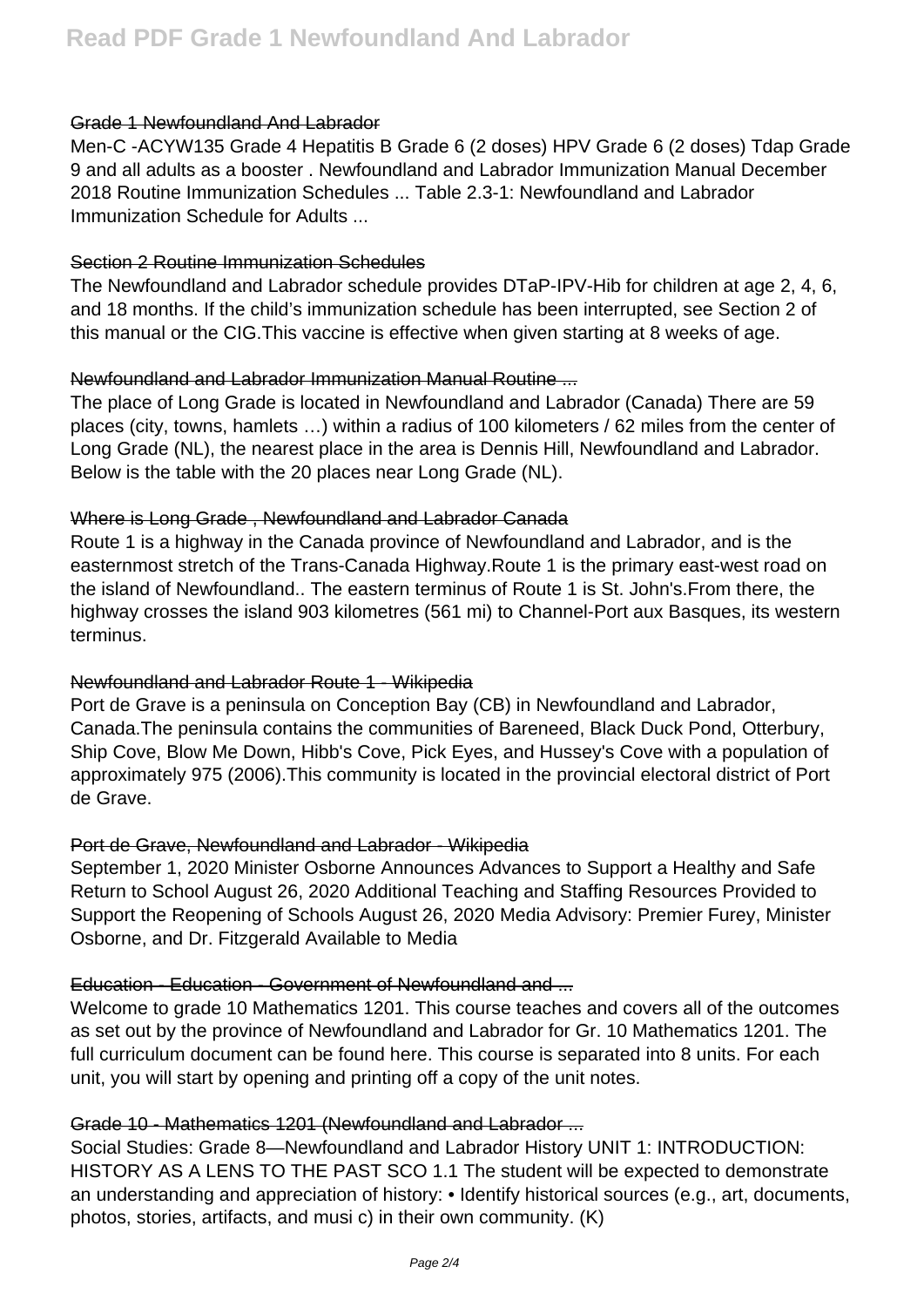# Newfoundland - Graham edits

Newfoundland and Labrador is the most easterly province in Canada, and is at the northeastern corner of North America. The Strait of Belle Isle separates the province into two geographical parts: Labrador, which is a large area of mainland Canada, and Newfoundland, an island in the Atlantic Ocean. The province also includes over 7,000 tiny islands.

#### Newfoundland and Labrador - Wikipedia

For the first time in almost six months, students across Newfoundland and Labrador are doing something that used to be routine: going to school. On Wednesday morning, about 63,000 students began...

# Schools reopening as N.L. shifts into a new phase of ...

Mathology 1 Integrated Curriculum Correlation – Newfoundland and Labrador v. 11072018 1 | Page Mathology 1 Correlation (Number) – Newfoundland and Labrador Specific Curriculum Outcomes Mathology Grade 1 Classroom Activity Kit Mathology Little Books Pearson Canada K?3 Mathematics Learning

# Mathology 1 Correlation (Number) – Newfoundland and Labrador

Trans-Canada Highway Newfoundland and Labrador ... At-grade intersections. I know the junction list on this article is titled as exit list, but it be expanded to include all the at-grade intersections Route 1 has with other provincial highways, such as Route 480 or Route 100?

# Talk:Newfoundland and Labrador Route 1 - Wikipedia

Torbay is a town located on the eastern side of the Avalon Peninsula in Newfoundland and Labrador, Canada.. The town is located 12 km (7.5 mi) north of the capital city of St. John's and is part of the St. John's metropolitan area.Due to the Torbay's close proximity to St. John's, the town's population is quickly growing.

If someone should ask you "Where you 'longs to?," he's probably from Newfoundland and Labrador, and he wants to know where you are from. The name of this exotic and wonderfully unusual province was officially changed to include Labrador in 2001. P is for Puffin takes children on an alphabetical tour of this fascinating land, where they can see 60-foot icebergs and 22 varieties of whales, make music on an accordion or an "ugly stick," taste such delicacies as seal flipper pie and moose stew and hear of a history that's rich with Viking explorers, shipwrecks, and pirates' treasures.

This open access book explores the complex relationship between schooling as a set of practices embedded in educational institutions and their specific spatial dimensions from different disciplinary perspectives. It presents innovative empirical and conceptual research by international scholars from the fields of social geography, pedagogy, educational and social sciences in Germany, the United Kingdom, France, Czechia, Hungary, Austria, Switzerland, Norway and Canada. The book covers a broad range of topics, all examined from a spatial